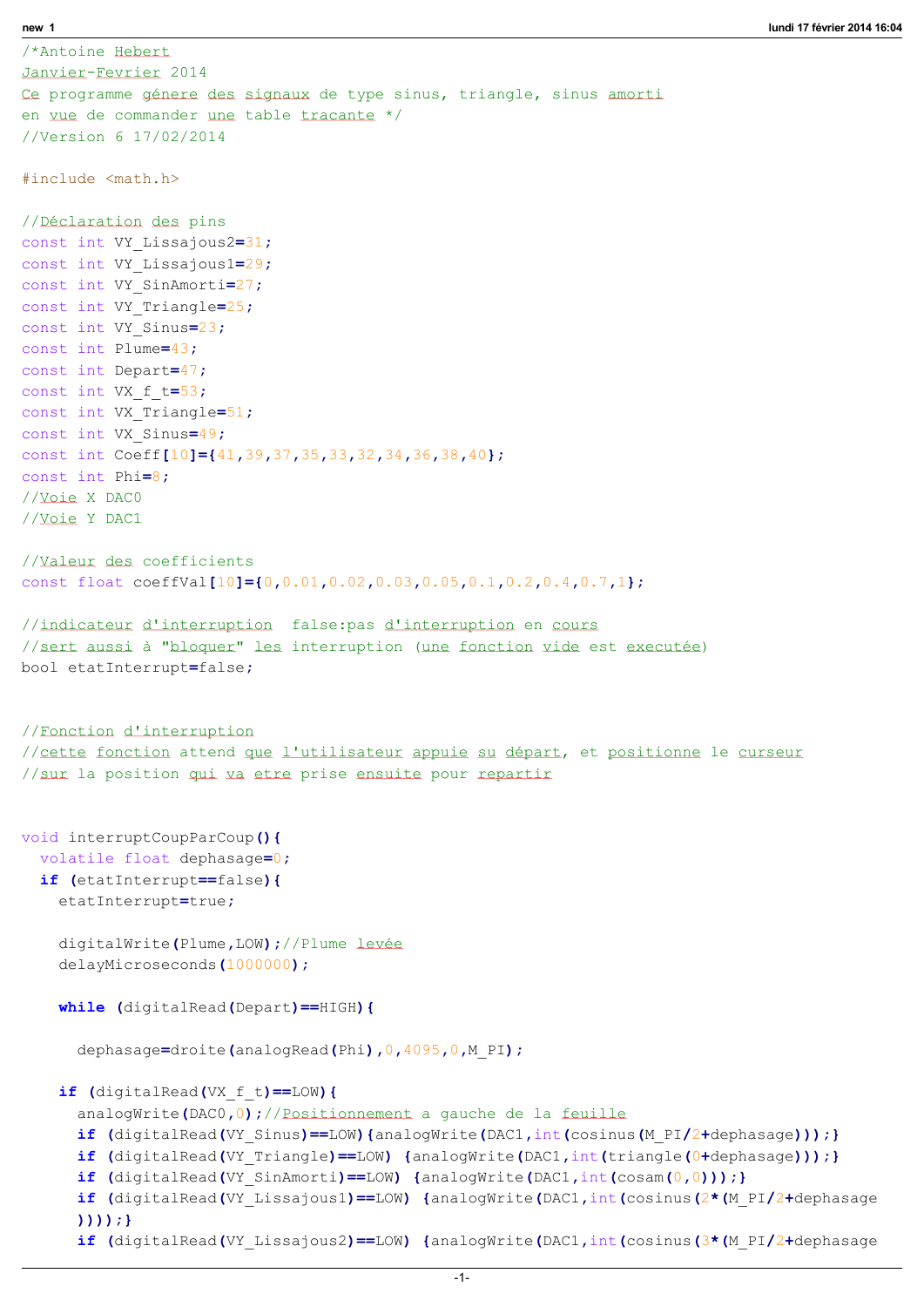))));}

```
}
    if (digitalRead(VX Sinus) ==LOW) {
      // --if (digitalRead(VY Sinus) ==LOW) {
        analogWrite(DAC1, int(cosinus(0+dephasage)));
        analogWrite(DAC0, int(cosinus(0))); }
      if (digitalRead(VY_Triangle) ==LOW) {
        analogWrite(DAC1, int(triangle(0+M_PI/2+dephasage)));
        analogWrite(DAC0, int(cosinus(0))); }
      if (digitalRead(VY_SinAmorti) ==LOW) {
         analogWrite(DAC1, int(cosam(0,0)));
         analogWrite(DAC0, int(cosinus(0+dephasage)));}
      if (digitalRead(VY Lissajous1) ==LOW) {
        analogWrite(DAC1, int(cosinus(3*(0+dephasage))));
        analogWrite(DAC0, int(cosinus(2*0)));;}
      if (digitalRead(VY_Lissajous2) ==LOW) {
        analogWrite(DAC1,int((cosinus(0+dephasage+M_PI/2)+0.4*cosinus(16*(0+dephasage+M_PI/2
        )) (1.4) ;
        analogWrite(DAC0,int((cosinus(0)+0.4*cosinus(16*0))/1.4));}
     // --}
    if (digitalRead(VX Triangle) ==LOW) {
      //---if (digitalRead(VY Sinus) ==LOW) {
        analogWrite(DAC1, int(cosinus(0+dephasage)));
        analogWrite(DAC0, int(triangle(0+M_PI/2)));}
      if (digitalRead(VY_Triangle) ==LOW) {
       analogWrite(DAC1, int(triangle(0+dephasage)));
       analogWrite(DAC0, int(triangle(0+M_PI/2)));}
      if (digitalRead(VY_SinAmorti) ==LOW) {
        analogWrite(DAC1, int(cosam(0,0)));
        analogWrite(DAC0, int(triangle(0+dephasage+M_PI/2)));;}
      if (digitalRead(VY Lissajous1)==LOW) {
        analogWrite(DAC1, int(cosinus(3*(0+dephasage))));;
        analogWrite(DAC0, int(triangle(2*(0+M_PI/2))));}
      if (digitalRead(VY_Lissajous2) ==LOW) {
        analogWrite(DAC1,int((cosinus(0+dephasage+M_PI/2)+0.4*cosinus(16*(0+dephasage+M_PI/2
        (1))(1.4);
        analogWrite(DAC0,int((triangle(0)+0.4*triangle(16*0))/1.4));;}
      // -- -}
  }//fin while
      digitalWrite(Plume,HIGH);//Plume baissée
  }//fin if
}//fin interrupt
//Fonctions mathématiques
float triangle(float x){
  return (1/M PI) *acos(cos(x)) *4095;
}
```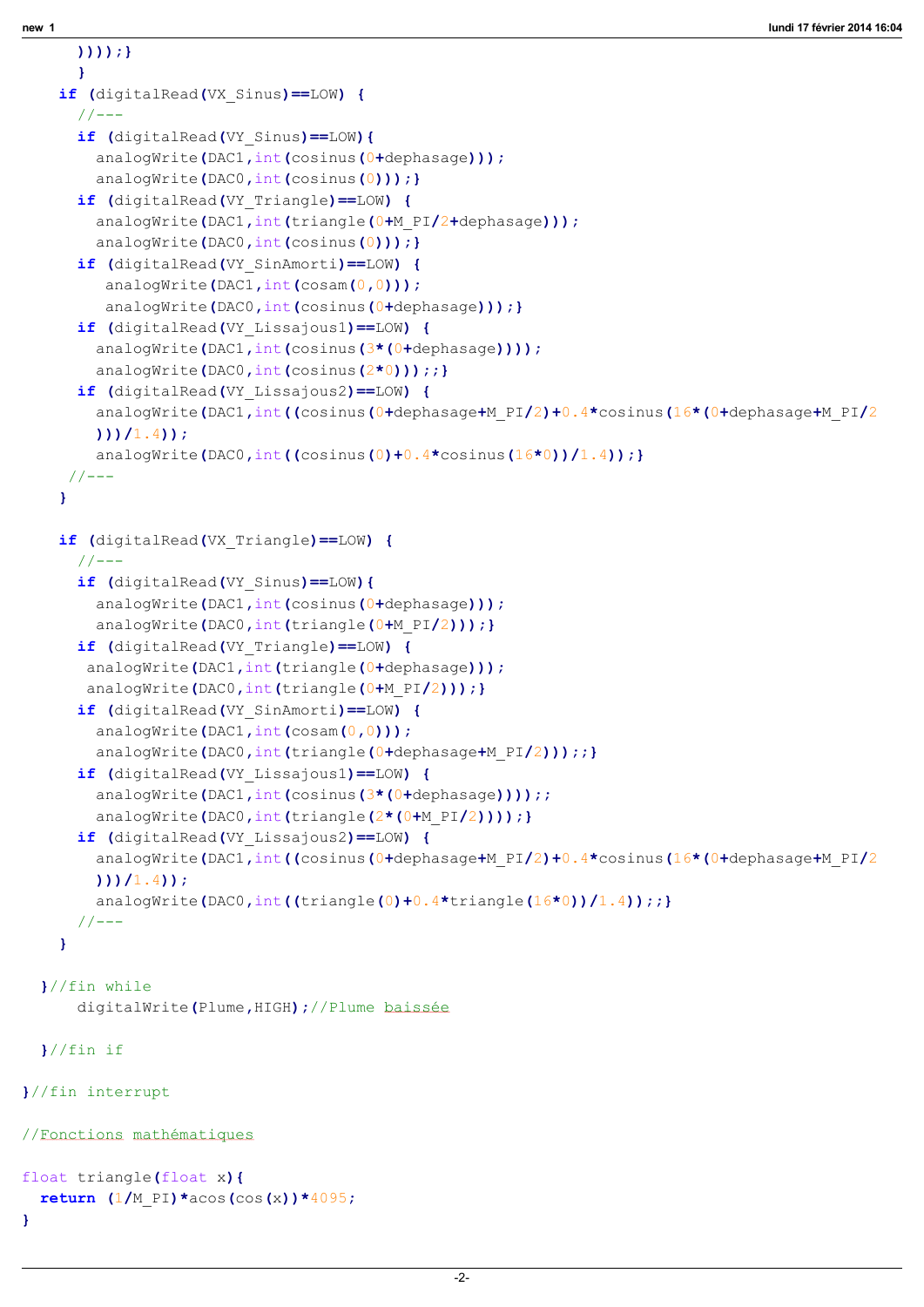```
float cosinus(float x) {
  return ((\cos(x) + \sin(x+M_PI/2))/2+1)*2047;}
float droite(float x,float in min,float in max,float out min, float out max)
\left\{ \right.return (x*(out max-out min)+out min*in max-out max*in min)/(in max-in min);
}
float cosam(float x,float coeff) {
 return (((\cos(x)+\sin(x+M_PI/2))*\exp(-x*\cos(f))/2+1)*2047;}
  //Fonction permettant de "lire" le coefficient d'amortissement
float getcoeff(){
  int i=0;
 while(digitalRead(Coeff[i]) ==HIGH &i \leq 9) {i++;}
  return coeffVal[i];
}
void setup() {
 //initialisation des pins et activation de la resistance de pull up interne
  pinMode(VY_Lissajous2,INPUT_PULLUP);
 pinMode(VY_Lissajous1,INPUT_PULLUP);
 pinMode(VY_SinAmorti,INPUT_PULLUP);
 pinMode(VY_Triangle,INPUT_PULLUP);
  pinMode(VY_Sinus,INPUT_PULLUP);
 pinMode(Plume,OUTPUT);
 pinMode(Depart,INPUT_PULLUP);
 pinMode(VX f t, INPUT PULLUP);
 pinMode(VX_Triangle,INPUT_PULLUP);
  pinMode(VX_Sinus,INPUT_PULLUP);
  digitalWrite(VY Lissajous2, HIGH);
  digitalWrite(VY_Lissajous1,HIGH);
  digitalWrite(VY_SinAmorti,HIGH);
  digitalWrite(VY_Triangle,HIGH);
  digitalWrite(VY Sinus, HIGH);
  digitalWrite(Depart,HIGH);
  digitalWrite(VX f t, HIGH);
  digitalWrite(VX Triangle, HIGH) ;
  digitalWrite(VX Sinus, HIGH);
  //idem pour le selecteur "coeff"
  for(int i=0; i<=9; i++){
  pinMode(Coeff[i],INPUT_PULLUP);
  digitalWrite(Coeff[i],HIGH);
  }
  //declaration des interruption sur chaque changement de position des selecteurs
  etatInterrupt=true;
  attachInterrupt(VY_Lissajous2,interruptCoupParCoup,FALLING);
```
attachInterrupt(VY\_Lissajous1,interruptCoupParCoup,FALLING);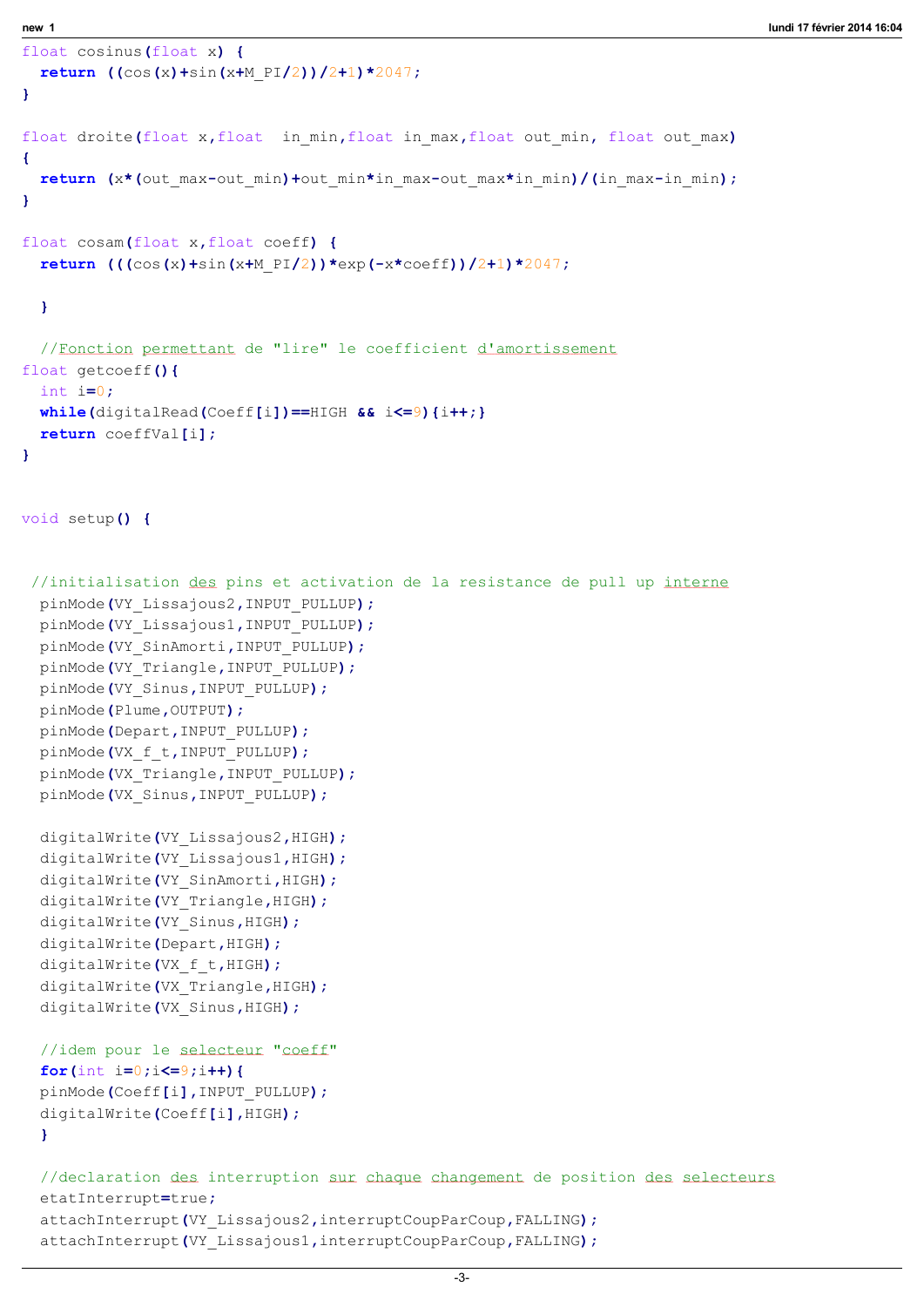```
attachInterrupt(VY_SinAmorti,interruptCoupParCoup,FALLING);
  attachInterrupt(VY_Triangle,interruptCoupParCoup,FALLING);
  attachInterrupt(VY_Sinus,interruptCoupParCoup,FALLING);
  attachInterrupt(VX f t,interruptCoupParCoup, FALLING);
 attachInterrupt(VX Triangle,interruptCoupParCoup,FALLING);
  attachInterrupt(VX Sinus,interruptCoupParCoup,FALLING);
  etatInterrupt=false;
  //resolution lecture/ecriture analogique mise à 12 bits
  analogReadResolution(12);
  analogWriteResolution(12);
  interruptCoupParCoup();
}
void loop() {
// Déclaration des variables
float angle=0;
 float voieX=0;
 float voieY=0;
 float dephasage;
 float coefficient;
 float maximum;
 int i=0;
 //3 position sur la voie x, 5 sur la voies Y = 15 boucles
 angle=0;
 //------------VY_Sinus------------
 while((digitalRead(VY_Sinus)==LOW)&&(digitalRead(VX_Sinus)==LOW)){
    if(angle>=2*M PI){
     angle=0;
   }
   dephasage=droite(analogRead(Phi), 0,4095, 0, M PI);
  voieX=cosinus(angle);
  voieY=cosinus(angle+dephasage);
   analogWrite(DAC0, int(voieX));
   analogWrite(DAC1, int(voieY));
  angle+=0.001;
  delay(2);
  }
    //reinitialisation
  angle=0;
  etatInterrupt=false;
 while((digitalRead(VY_Sinus)==LOW)&&(digitalRead(VX_Triangle)==LOW)){
   if(angle)=2*M PI){
     angle=0;
   }
   dephasage=droite(analogRead(Phi),0,4095,0,M_PI);
   voieX=triangle(angle+M_PI/2);
   voieY=cosinus(angle+dephasage);
```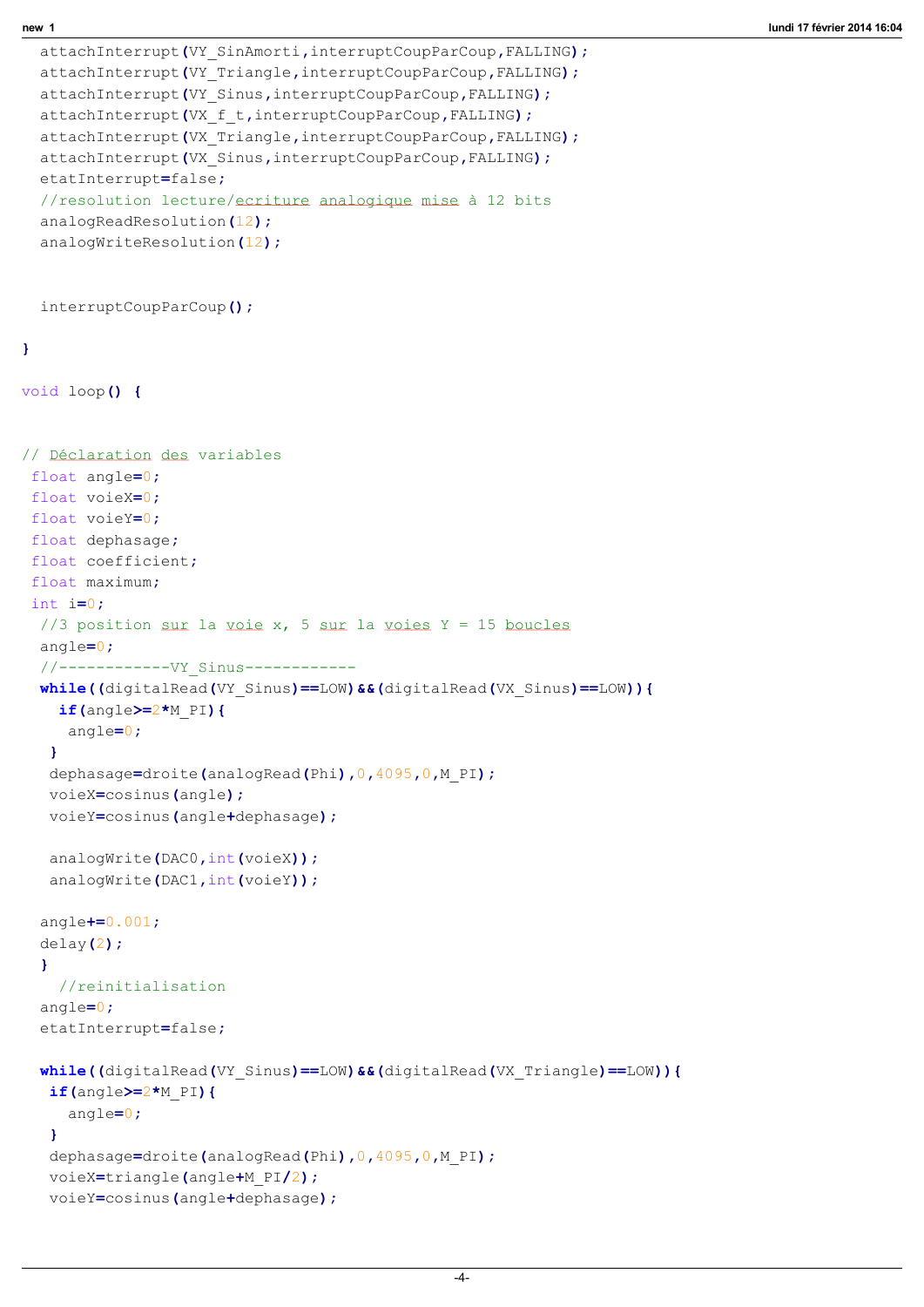```
analogWrite(DAC0, int(voieX));
 analogWrite(DAC1, int(voieY));
 angle+=0.001;
 delay(2);
}
//reinitialisation
angle=0;
etatInterrupt=false;
while((digitalRead(VY_Sinus)==LOW)&&(digitalRead(VX_f_t)==LOW)){
  etatInterrupt=true;
  dephasage=droite(analogRead(Phi),0,4095,0,M_PI);
  analogWrite(DAC1, int(cosinus(M_PI/2+dephasage)));
  delay(500);
  digitalWrite(Plume,HIGH);//Plume baissée
  for(angle=0;angle\leq=2*M PI;angle+=0.001){
     voieX=triangle(angle/2);
     voieY=cosinus(angle+M_PI/2+dephasage);
     analogWrite(DAC0, int(voieX));
     analogWrite(DAC1, int(voieY));
     delay(1);
    }
  etatInterrupt=false;
  interruptCoupParCoup();
}
  //reinitialisation 
angle=0;
etatInterrupt=false;
//-----------VY_Triangle-----------
while((digitalRead(VY_Triangle)==LOW)&&(digitalRead(VX_Sinus)==LOW)){
 if(angle)=2*M PI){
   angle=0;
 }
 dephasage=droite(analogRead(Phi), 0,4095, 0, M PI);
 voieX=cosinus(angle);
 voieY=triangle(angle+M_PI/2+dephasage);
 analogWrite(DAC0, int(voieX));
 analogWrite(DAC1, int(voieY));
 angle+=0.001;
 delay(2);
}
   //reinitialisation
angle=0;
etatInterrupt=false;
while((digitalRead(VY_Triangle)==LOW)&&(digitalRead(VX_Triangle)==LOW)){
 if(angle)=2*M PI){
   angle=0;
 }
 dephasage=droite(analogRead(Phi),0,4095,0,M_PI);
```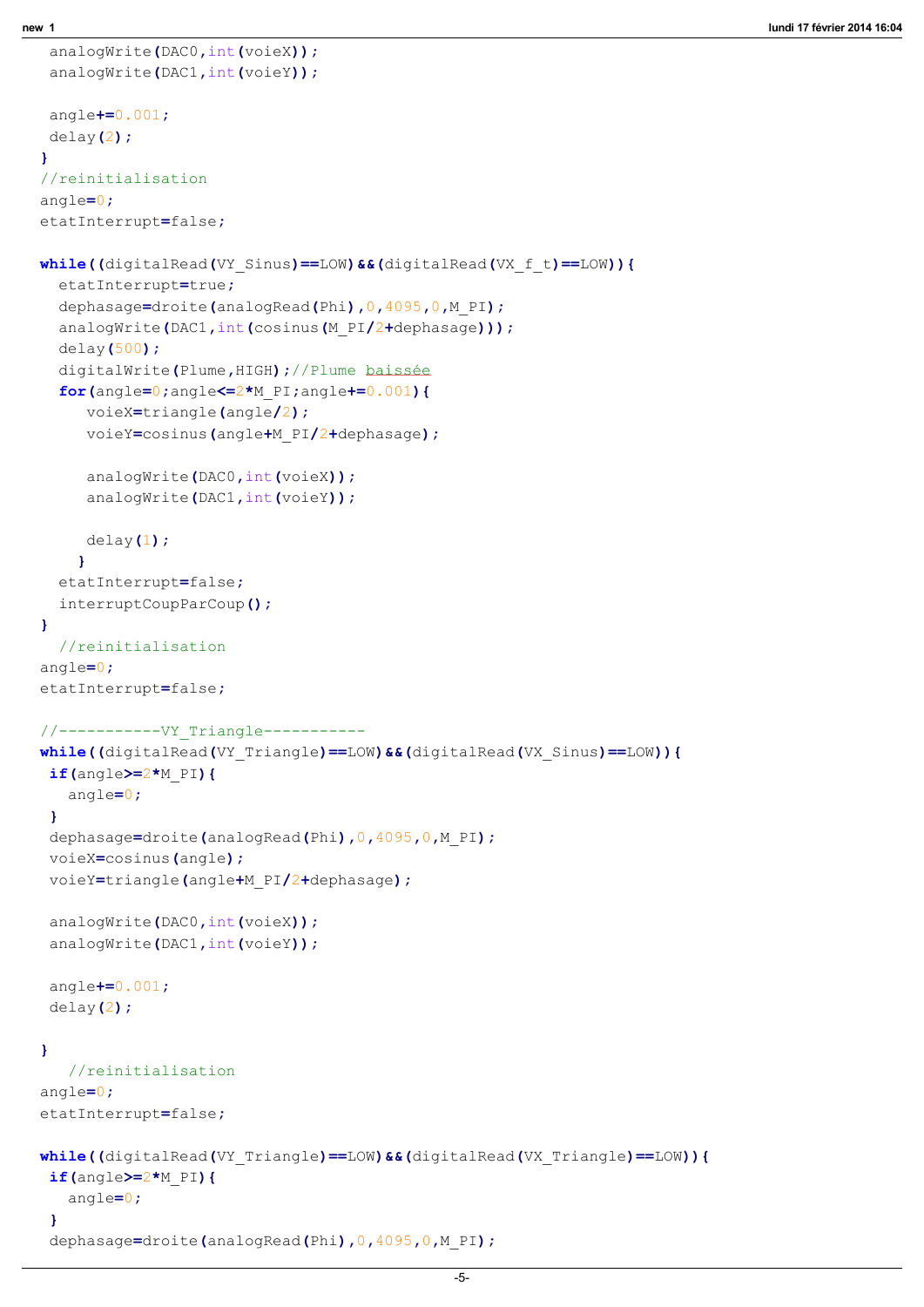```
voieX=triangle(angle+M_PI/2);
 voieY=triangle(angle+dephasage);
 analogWrite(DAC0, int(voieX));
 analogWrite(DAC1, int(voieY));
angle+=0.001;delay(2);
}
  //reinitialisation 
angle=0;
etatInterrupt=false;
while((digitalRead(VY_Triangle)==LOW)&&(digitalRead(VX_f_t)==LOW)){
  etatInterrupt=true;
  dephasage=droite(analogRead(Phi), 0,4095, 0, M PI);
  analogWrite(DAC1, int(triangle(0+dephasage)));
  delay(500);
  digitalWrite(Plume,HIGH);//Plume baissée
  for(angle=0;angle<=2*M_PI;angle+=0.001){
     voieX=triangle(angle/2);
     voieY=triangle(angle+dephasage);
     analogWrite(DAC0, int(voieX));
     analogWrite(DAC1, int(voieY));
     delay(1);
    }
  etatInterrupt=false;
  interruptCoupParCoup();
  }
  //reinitialisation 
angle=0;
etatInterrupt=false;
//-------------VY_SinAmorti-------------
while((digitalRead(VY_SinAmorti)==LOW)&&(digitalRead(VX_Sinus)==LOW)){
 if(angle)=12*M PI){
   angle=0;
 }
 dephasage=droite(analogRead(Phi), 0,4095, 0, M PI);
 coefficient=getcoeff();
 voieX=cosinus(angle+dephasage);
 voieY=cosam(angle,coefficient);
 analogWrite(DAC0, int(voieX));
 analogWrite(DAC1, int(voieY));
 angle+=0.001;
 delay(2);
  }
```
//reinitialisation

angle=0;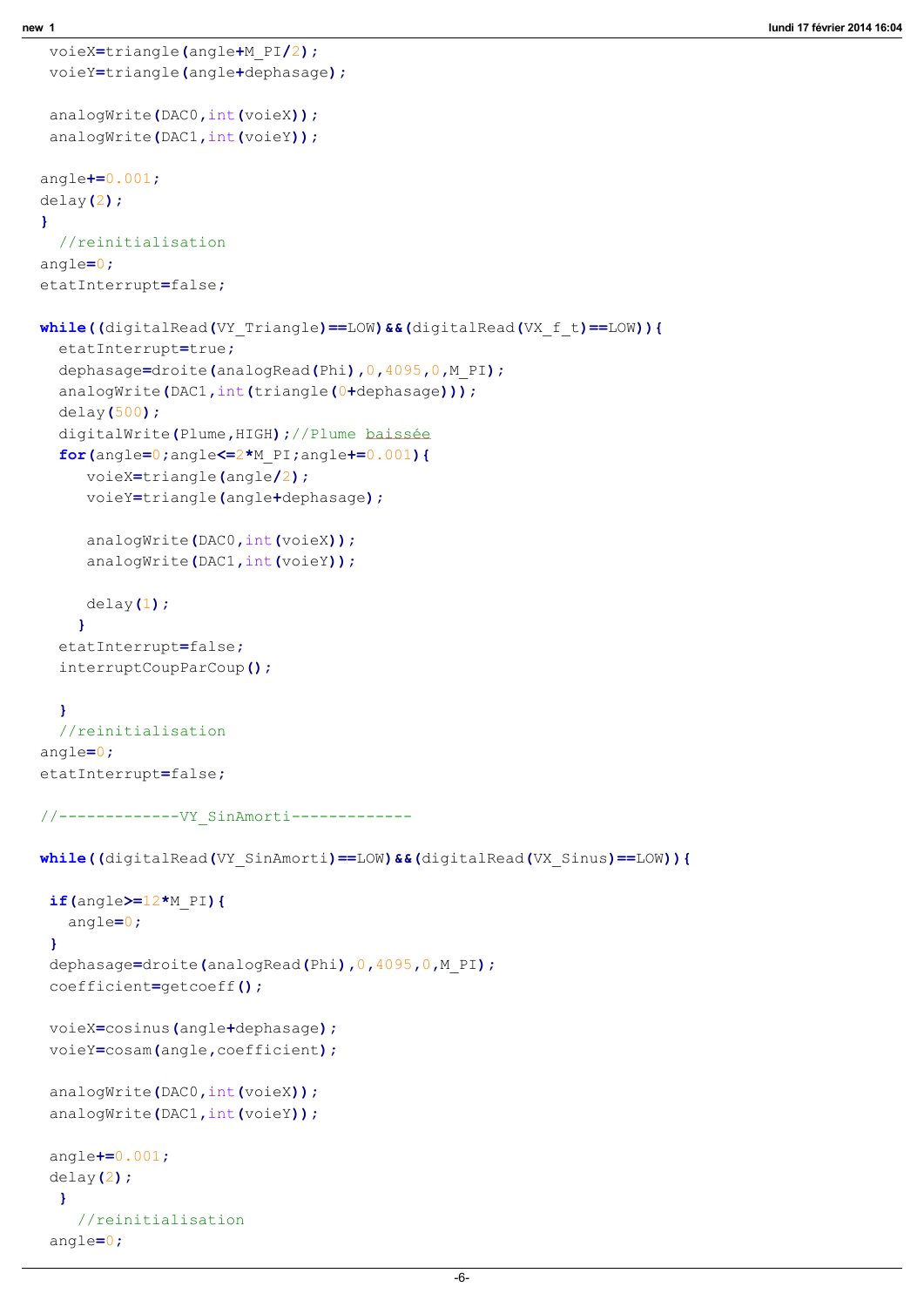```
etatInterrupt=false;
```
 $delay(2)$ ;

```
while((digitalRead(VY SinAmorti)==LOW)&&(digitalRead(VX_Triangle)==LOW)){
  if(angle)=12*M PI){
    angle=0;
  }
  dephasage=droite(analogRead(Phi),0,4095,0,M_PI);
  coefficient=getcoeff();
  voieX=triangle(angle+dephasage+M_PI/2);
  voieY=cosam(angle,coefficient);
  analogWrite(DAC0, int(voieX));
  analogWrite(DAC1, int(voieY));
  angle+=0.001;
  delay(2);
   }
   //reinitialisation
angle=0;
etatInterrupt=false;
while((digitalRead(VY_SinAmorti)==LOW)&&(digitalRead(VX_f_t)==LOW)){
   etatInterrupt=true;
   coefficient=getcoeff();
   analogWrite(DAC1, int(cosam(0, coefficient)));
   delay(500);
   digitalWrite(Plume,HIGH);//Plume baissée
   for(angle=0;angle\leq=12*M PI;angle+=0.001){
      voieX=triangle(angle/12);
      voieY=cosam(angle,coefficient);
      analogWrite(DAC0, int(voieX));
      analogWrite(DAC1, int(voieY));
     }
   etatInterrupt=false;
   interruptCoupParCoup();
   }
   //reinitialisation
 angle=0;
 etatInterrupt=false;
 //------------Lissajous_1-------------- 
 while((digitalRead(VY_Lissajous1) ==LOW) &&(digitalRead(VX_Sinus) ==LOW)) {
  if(angle)=2*M PI){
    angle=0;
  }
  dephasage=droite(analogRead(Phi), 0,4095, 0, M PI);
  voieX=cosinus(2*angle);
  voieY=cosinus(3*(angle+dephasage));
  analogWrite(DAC0, int(voieX));
  analogWrite(DAC1, int(voieY));
```
-7-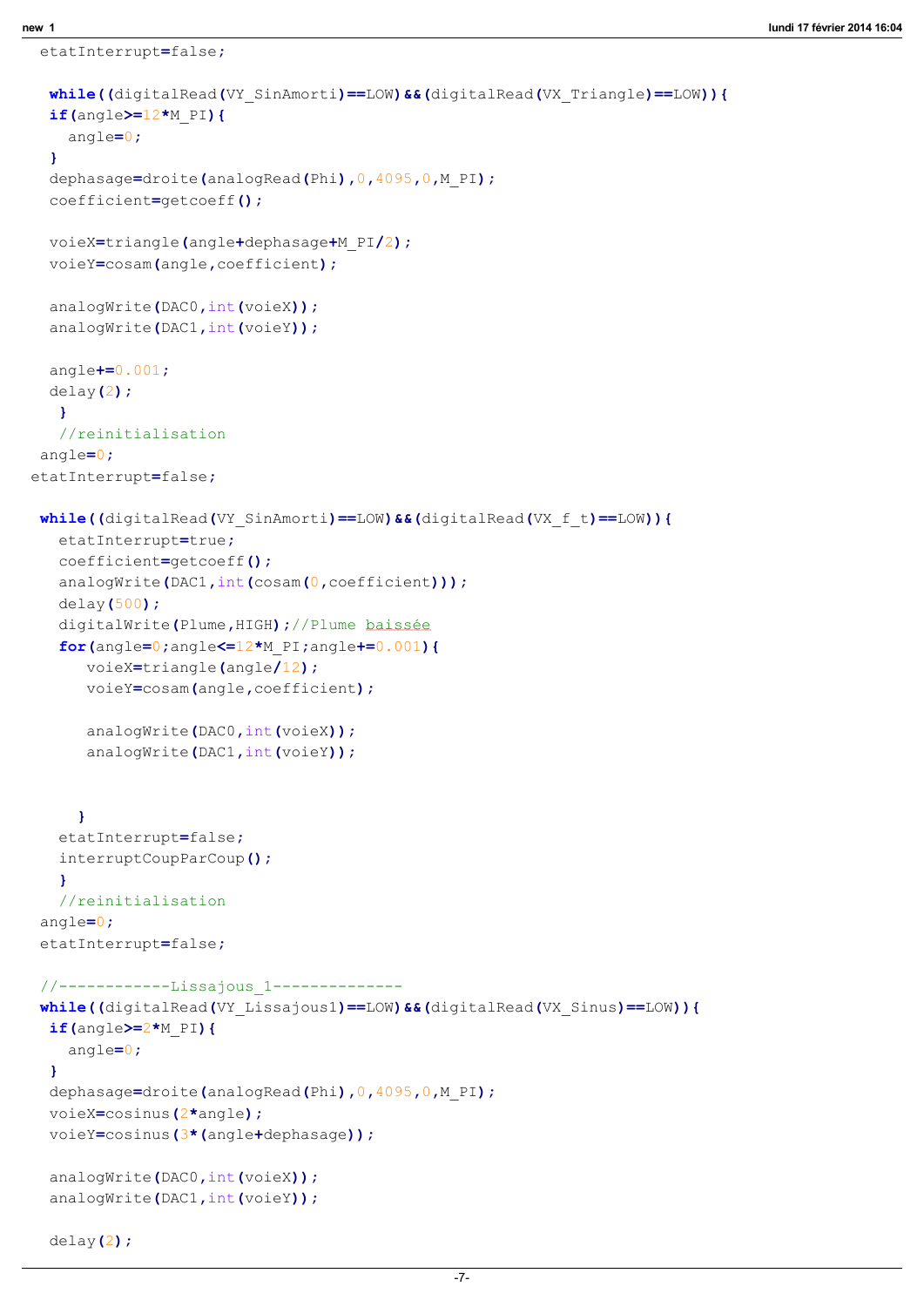```
}
  //reinitialisation
angle=0;
etatInterrupt=false;
while((digitalRead(VY_Lissajous1)==LOW)&&(digitalRead(VX_Triangle)==LOW)){
 if(angle)=2*M PI){
   angle=0;
 }
 dephasage=droite(analogRead(Phi), 0,4095, 0, M PI);
 voieX=triangle(2*(angle+M_PI/2));
 voieY=cosinus(3*(angle+dephasage));
 analogWrite(DAC0, int(voieX));
 analogWrite(DAC1, int(voieY));
 angle+=0.001;
 delay(2);
  }
    //reinitialisation
angle=0;
etatInterrupt=false;
while((digitalRead(VY_Lissajous1)==LOW)&&(digitalRead(VX_f_t)==LOW)){
  etatInterrupt=true;
  dephasage=droite(analogRead(Phi),0,4095,0,M_PI);
  analogWrite(DAC1,int(cosinus(2*(M_PI/2+dephasage))));
  delay(500);
  digitalWrite(Plume,HIGH);//Plume baissée
  for(angle=0;angle<=2*M_PI;angle+=0.001){
     voieX=triangle(angle/2);
     voieY=cosinus(2*(angle+M_PI/2+dephasage));
     analogWrite(DAC0, int(voieX));
     analogWrite(DAC1, int(voieY));
     delay(1);
    }
  etatInterrupt=false;
  interruptCoupParCoup();
  }
  //reinitialisation
angle=0;
etatInterrupt=false;
//------------Lissajous_2--------------- 
while((digitalRead(VY_Lissajous2)==LOW) &&(digitalRead(VX_Sinus)==LOW)){
 if(angle)=2*M PI){
   angle=0;
 }
 dephasage=droite(analogRead(Phi), 0,4095, 0, M PI);
 voieX=\left(\text{cosinus}(\text{angle})+0.4\text{*cosinus}(\text{16*angle})\right)/1.4;voieY=(cosinus(angle+dephasage+M_PI/2)+0.4*cosinus(16*(angle+dephasage+M_PI/2)))/1.4;
```
angle+=0.001;